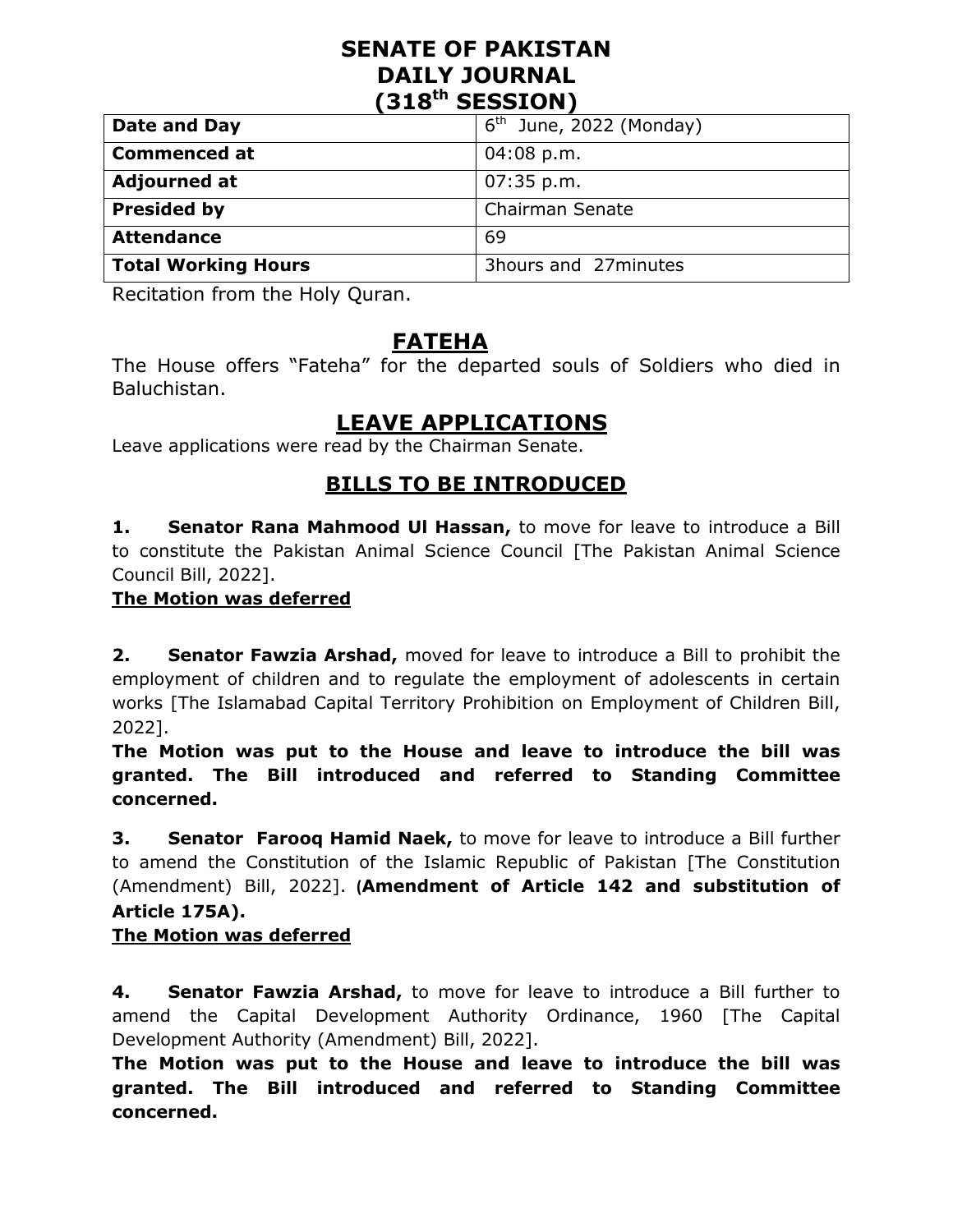**5. Senator Palwasha Mohammed Zai Khan,** to move for leave to introduce a Bill further to amend the Prevention of Cruelty to Animals Act, 1890 [The Prevention of Cruelty to Animals (Amendment) Bill, 2022].

#### **The Motion was deferred**

# **LEGISLATIVE BUSINESS**

**1. Senator Syed Muhammad Sabir Shah,** to move that the Bill further to amend the Pakistan Penal Code, 1860 and the Code of Criminal Procedure, 1898 [The Criminal Laws (Amendment) Bill, 2021], as reported by the Standing Committee, be taken into consideration at once. **(Amendment of section 123B, insertion of new section 123C in PPC and subsequent amendments in Schedule II of Cr. P.C).**

#### **The Motion was deferred**

**2. Senators Dilawar Khan, Naseebullah Bazai And Prince Ahmed Umer Ahmedzai,** moved that the Bill to provide for the establishment of the Smart Institute of Sciences and Technology [The Smart Institute of Sciences and Technology Bill, 2022], as reported by the Standing Committee, be taken into consideration at once.

**The Motion was put to the House which was not opposed by the Minister for Parliamentary Affairs. Thereafter, the House started second reading of the Bill i.e. clause by clause consideration.**

**3. Senators Dilawar Khan, Naseebullah Bazai And Prince Ahmed Umer Ahmedzai,** moved that the Bill to provide for the establishment of the Smart Institute of Sciences and Technology [The Smart Institute of Sciences and Technology Bill, 2022], be passed.

**The Motion was put to the House and the Bill was passed.**

# **M O T I O N S**

## **[Under Rule 126(7)]**

**1. Senator Quratulain Marri,** moved that the Bill to provide for the facility of trained paramedical staff in public and private schools [The Trained Paramedical Staff Facility Bill, 2019], as passed by the Senate and transmitted to the National Assembly but not passed by the National Assembly within ninety days of its laying in the National Assembly, be considered in a joint sitting.

# **The Motion was put to the House and Adopted.**

**2. Senator Quratulain Marri,** moved that the Bill to provide for the facility of maternity and paternity leave to the employees of public and private establishments under administrative control of the Federal Government [The Maternity and Paternity Leave Bill, 2020], as passed by the Senate and transmitted to the National Assembly but not passed by the National Assembly within ninety days of its laying in the National Assembly, be considered in a joint sitting.

**The Motion was put to the House and Adopted.**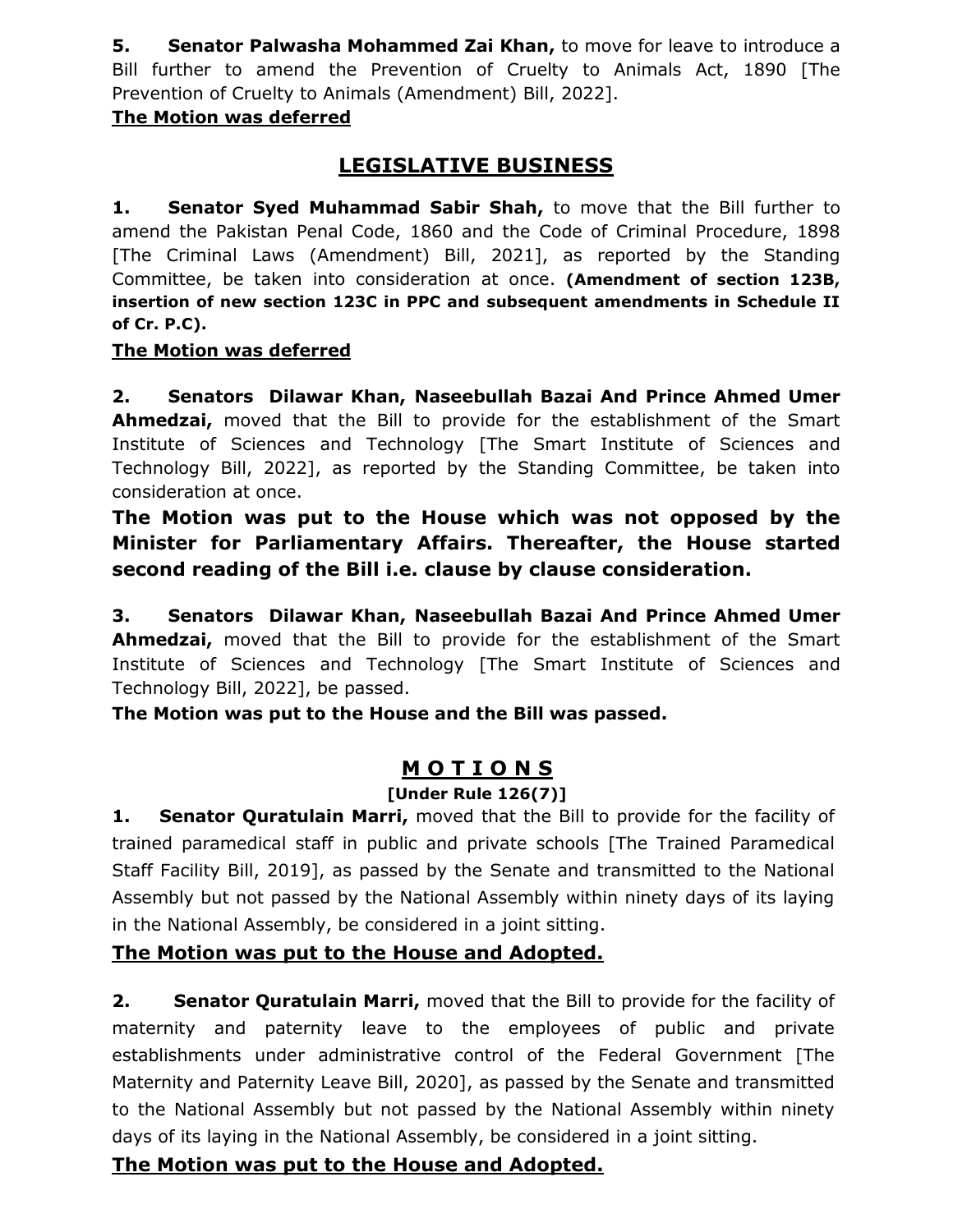**3. Senator Fawzia Arshad,** moved that the Bill to amend the Trade Organizations Act, 2013 [The Trade Organizations (Amendment) Bill, 2021] as passed by the Senate and transmitted to the National Assembly but not passed by the National Assembly within ninety days of its laying in the National Assembly, be considered in a joint sitting.

# **The Motion was put to the House and Adopted.**

# **BILLS TO WITHDRAWN**

**[Under Rule 115]**

**1. Senator Mian Raza Rabbani,** to seek leave to withdraw the following Bills, as introduced in the Senate:-

| (1) | The Constitution (Amendment) Bill, 2018, as introduced in the Senate on<br>18th December, 2018 ( Amendment of Article 27);                                                |
|-----|---------------------------------------------------------------------------------------------------------------------------------------------------------------------------|
| (2) | The Constitution (Amendment) Bill, 2020, as introduced in the Senate on<br>8th June, 2020 (Amendment of Article 89);                                                      |
| (3) | The Constitution (Amendment) Bill, 2021, as introduced in the Senate on<br>5th April, 2021 (Amendment of Articles 57, 62, 72, 73, 86, 89, 126,<br>159, 160, 162 and 166); |
| (4) | The Constitution (Amendment) Bill, 2021, as introduced in the Senate on<br>12th July, 2021 (Amendment of Article 89); and                                                 |
| (5) | The Constitution (Amendment) Bill, 2021, as introduced in the Senate on<br>12th July, 2021 (Amendment of Article 160).                                                    |

## **The Motion was deferred**

**2. Senator Mian Raza Rabbani,** to withdraw the following Bills, as introduced in the Senate:-

| (1) | The Constitution (Amendment) Bill, 2018, as introduced in the Senate on |
|-----|-------------------------------------------------------------------------|
|     | 18th December, 2018;                                                    |
| (2) | The Constitution (Amendment) Bill, 2020, as introduced in the Senate on |
|     | 8th June, 2020;                                                         |
| (3) | The Constitution (Amendment) Bill, 2021, as introduced in the Senate on |
|     | 5th April, 2021;                                                        |
| (4) | The Constitution (Amendment) Bill, 2021, as introduced in the Senate on |
|     | 12th July, 2021; and                                                    |
| (5) | The Constitution (Amendment) Bill, 2021, as introduced in the Senate on |
|     | 12th July, 2021.                                                        |
|     |                                                                         |

# **The Motion was deferred**

**3. Senator Seemee Ezdi,** seek leave to withdraw the Bill further to amend the Constitution of the Islamic Republic of Pakistan [The Constitution (Amendment) Bill, 2021] as introduced in the Senate on  $31<sup>st</sup>$  May, 2021 (Amendment of Article 59). **The Motion was put to the House and leave to introduce the bill was granted.**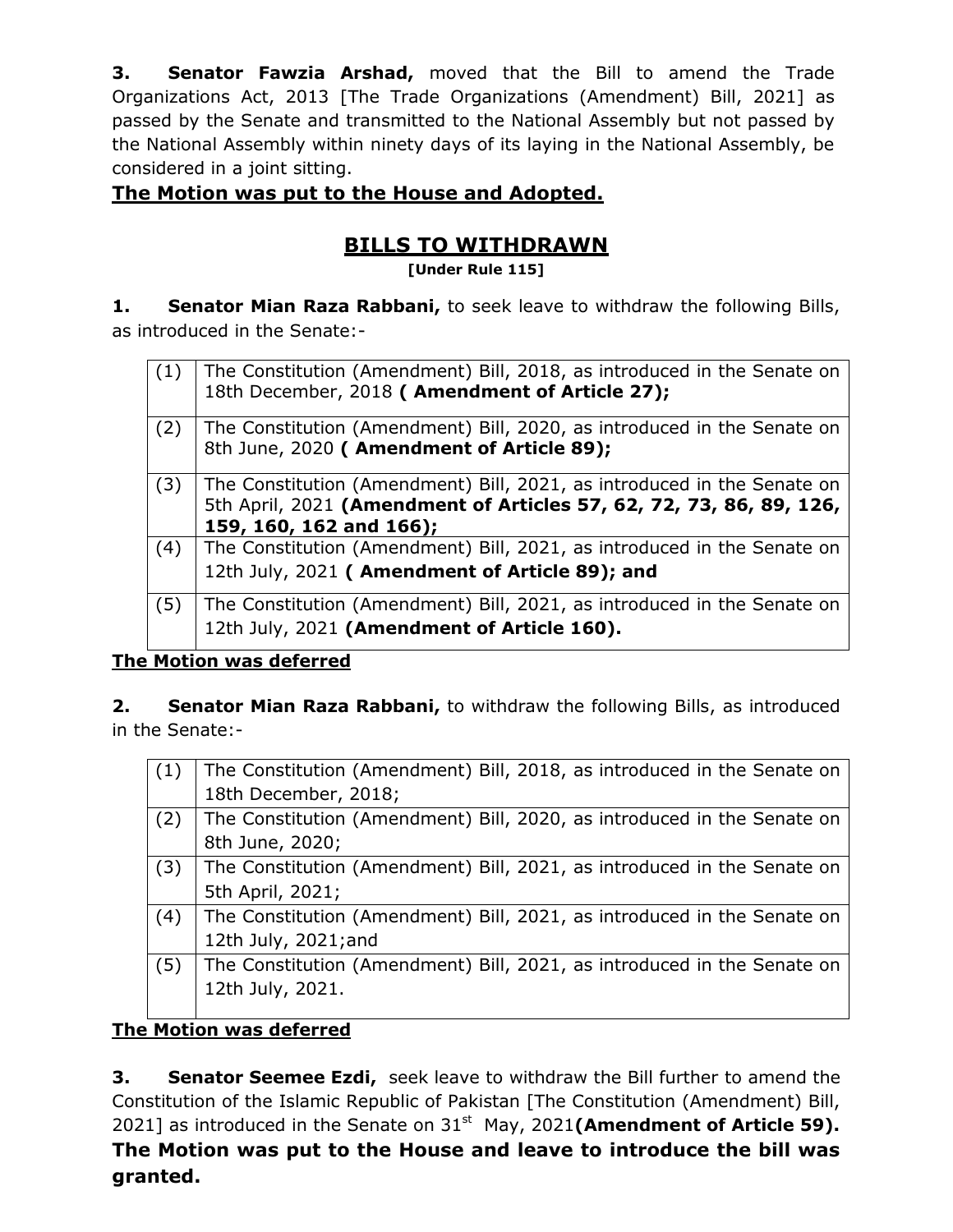**4. Senator Seemee Ezdi,** withdraw the Bill further to amend the Constitution of the Islamic Republic of Pakistan [The Constitution (Amendment) Bill, 2021]. **The Motion was put to the House and Adopted and the Bill was withdrawn by the Member.**

# **RESOLUTION**

**1. Senator Zeeshan Khan Zada,** to move the following resolution:-

"The Senate of Pakistan recommends that the Federal Government should ensure that all those individuals / families registered in the federal social protection programs under Ehsaas (BISP) during the last Government may continue receiving this vital assistance and are not removed from the beneficiary list."

## **The Resolution was deferred**

# **M O T I O N S**

**[Under Rule 263]**

**Senator Saleem Mandviwalla,** to move for Dispensation of Rules under rule 263 of the Rules of Procedure and Conduct of Business in the Senate, 2012 that the requirement of Rules 29, 30 and 133 of the said rules be dispensed with in order to move a resolution strongly condemning the derogatory remarks made by two office bearers of the Indian BJP Party about Prophet Mohammad (PBUH).

## **The Motion was put to the House and Adopted**

**2. Senator Saleem Mandviwalla,** to move the following resolution regarding strong condemnation of the highly sacrilegious remarks made by two senior officials of Indian ruling BJP against the Holy Prophet Muhammad (PBUH):-

"The House expresses strong condemnation of the highly derogatory and sacrilegious remarks made by two senior officials of Indian ruling Bharitya Jantha Party (BJP) against the Holy Prophet Muhammad (PBUH). These derogatory remarks reflect the fascist face of Indian Government which deeply hurts the sentiments of the people of Pakistan, Muslims and respectful people across the world.

The Senate of Pakistan is deeply concerned at the rising communal violence and hatred against Muslims in India. Muslims are being systematically stigmatized, marginalized and subjected to a well70 orchestrated state sponsored physical, economic, social and religious assault from radical mentality in India.

The Senate of Pakistan expresses its strong commitments towards defending Namoos-e-Risaalat of the Last Prophet Hazrat Muhammad (PBUH) **at national, regional and international fora. The House reaffirms its Resolution No. 523 passed in the House on 30th May, 2022 against the spreading Islamophobia in Sweden and across the world**.

The House unanimously demands the Government to take the following actions: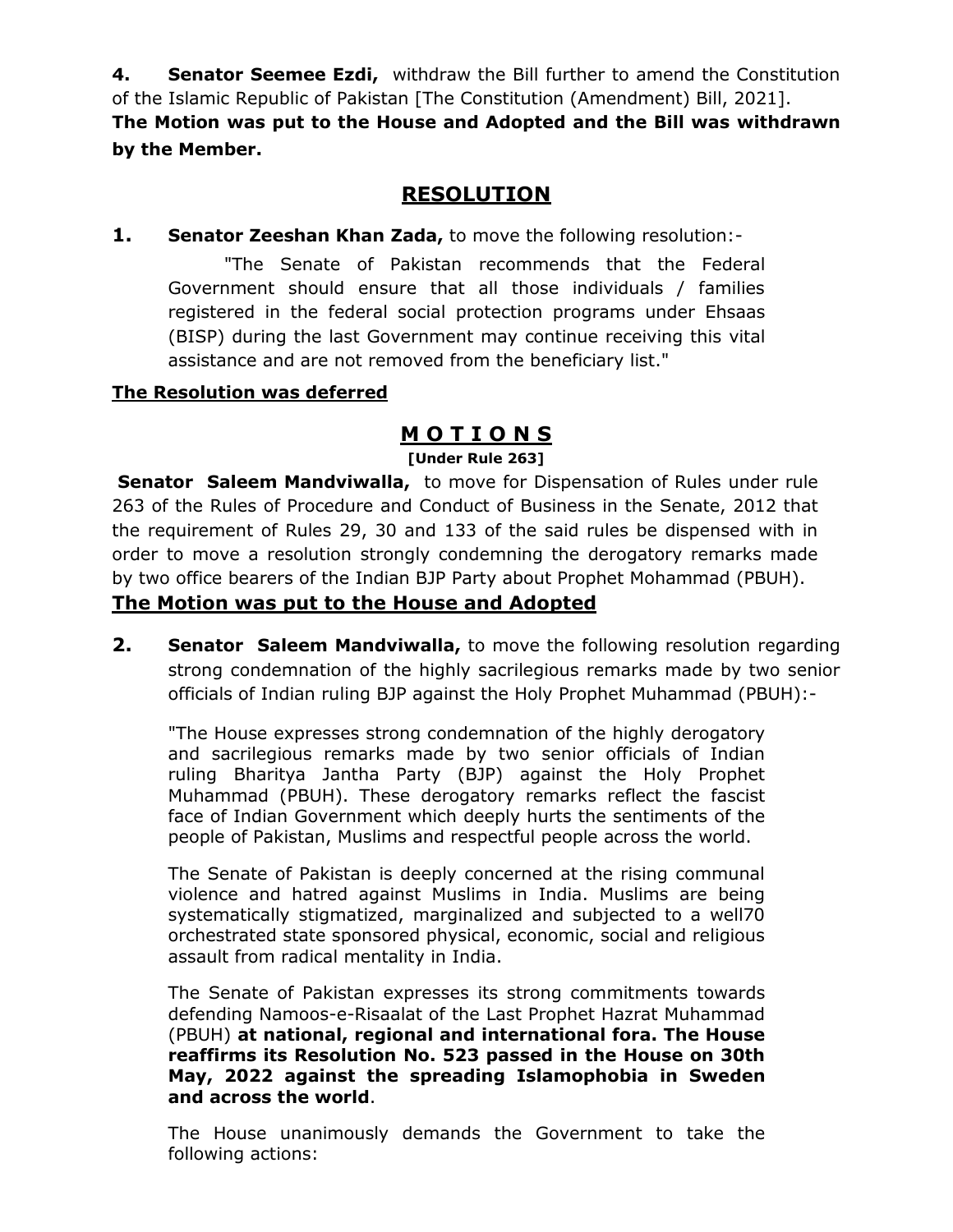(i) Summon an emergency OIC Conference for recording strong condemnation and protest against the state sponsored anti-Islam and sacrilegious acts in India and call upon all Muslim states to carry out diplomatic, economic and political boycott of India;

(ii) Record strong condemnation and protest at United Nations Organisation against the spreading Islamophobia, anti-Muslim, anti-Islamic and fascist state sponsored policies in India and other states;

(iii) Mobilise all sources of internal and external publicity for protection of Namoos-e-Risaalat (PBUH) in Pakistan and across the world.

(iv) Carry out immediate trade boycott of India by banning all Indian products in Pakistani markets."

## **The Resolution was not opposed and unanimously passed the House.**

# **M O T I O N S**

**[Under Rule 218]**

**1. Senators Rubina Khalid And Bahramand Khan Tangi,** to move that the House may discuss the rising trend of drug addiction in the country and suggest measures to control the situation.

## **The Motion was deferred**

**2. Senator Kamran Murtaza,** to move that the House may discuss the matter related to imposition of fine on National Bank of Pakistan, New York branch by the U.S. Federal Reserve Board, for anti-money laundering violations.

#### **The Motion was deferred**

**3. Senator Molana Abdul Ghafoor Haideri,** to move that the House may discuss the alarming number of traffic accidents on RCD Highway, N-25. **The Motion was deferred**

**4. Senator Mushtaq Ahmed,** to move that the House may discuss the steps taken by the Government in response to flagrant violation committed by India in relation to accidental firing of unarmed missile that struck into Pakistan's territory on 9th March, 2022.

## **The Motion was deferred**

**5. Senator Saadia Abbasi,** to move that the House may discuss the recent detection and interception of an Indian submarine that entered into Pakistan's territorial waters on 1st March, 2022, is clear violation of the UN Convention on the Law of the Sea.

## **The Motion was deferred**

# **POINT OF PUBLIC IMPORTANCE**

## **1. Condemnation of the derogatory remarks made by two office bearers of the Indian BJP party about Prophet Muhammad (P.B.U.H.)**

Following Member's also spoke on the issue:-

- 1. Senator Azam Nazeer Tarar, Leader of the House
- 2. Senator Dr. Shahzad Waseem, Leader of the Opposition
- 3. Senator Mushtaq Ahmed